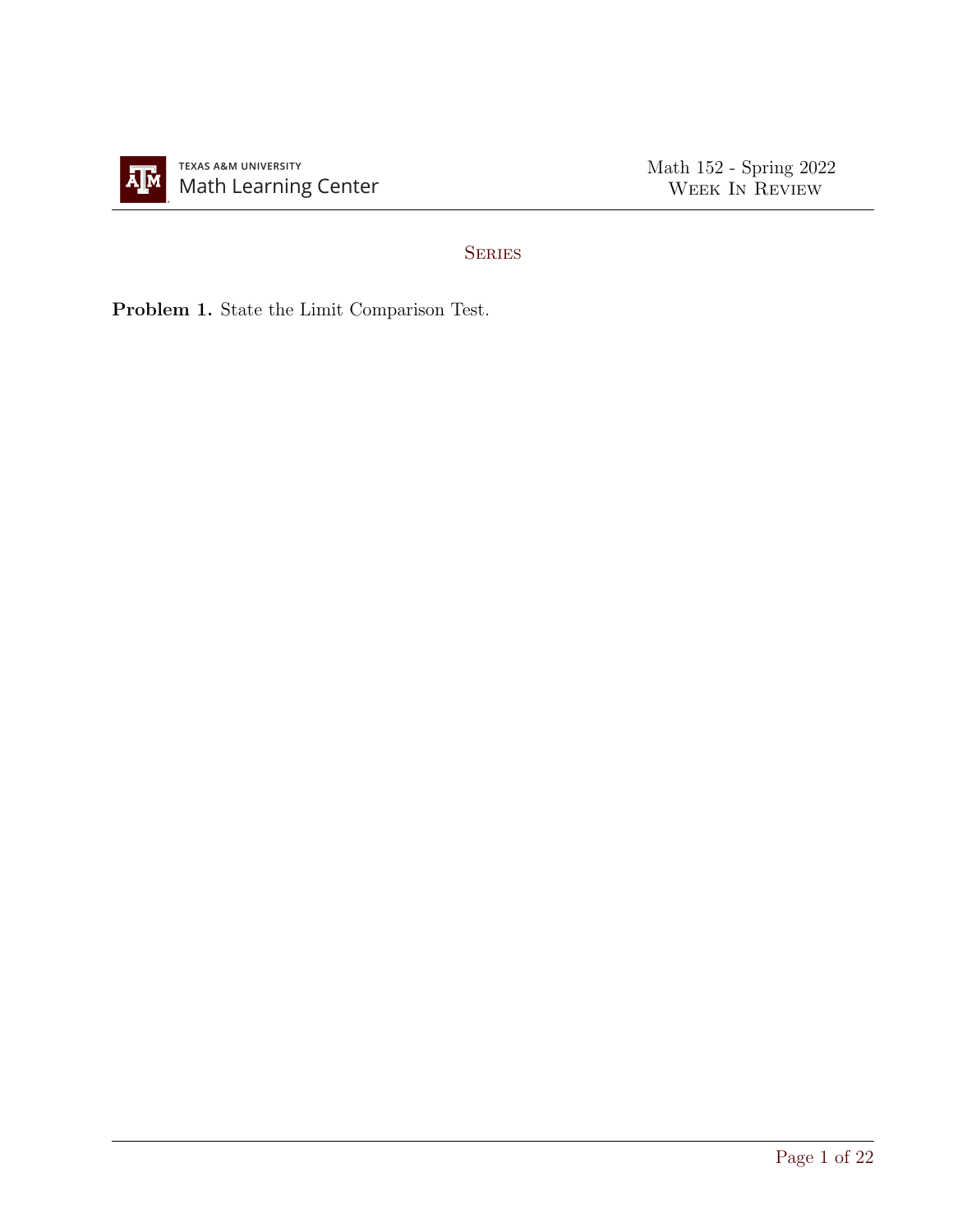**Problem 2.** Determine whether  $\sum_{k=1}^{\infty}$  $\frac{1}{k+1}$  converges or diverges.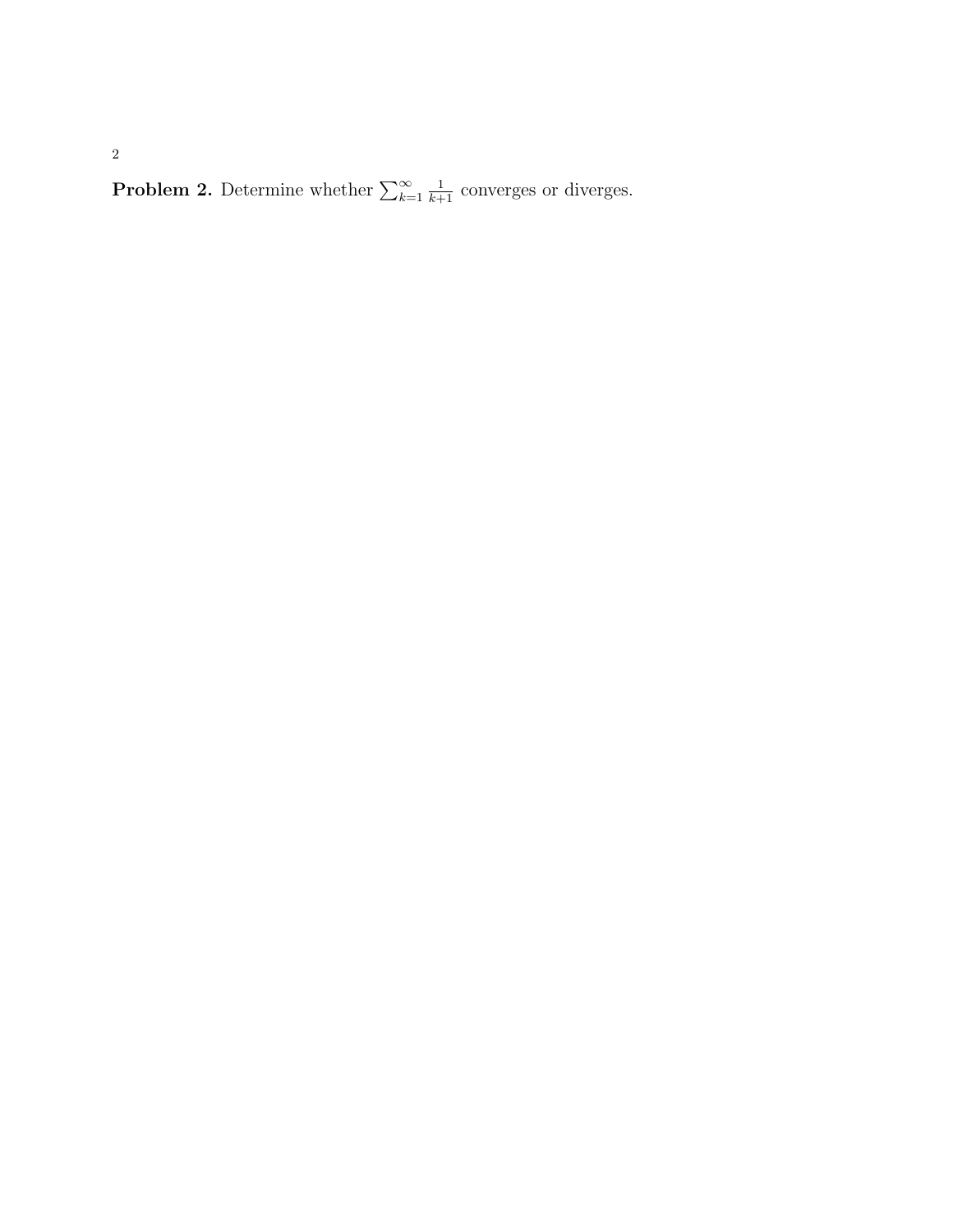**Problem 3.** Determine whether  $\sum_{k=1}^{\infty}$  $\frac{k+\sin ke^{-k}}{\sqrt{k^6-k^2}}$  converges or diverges.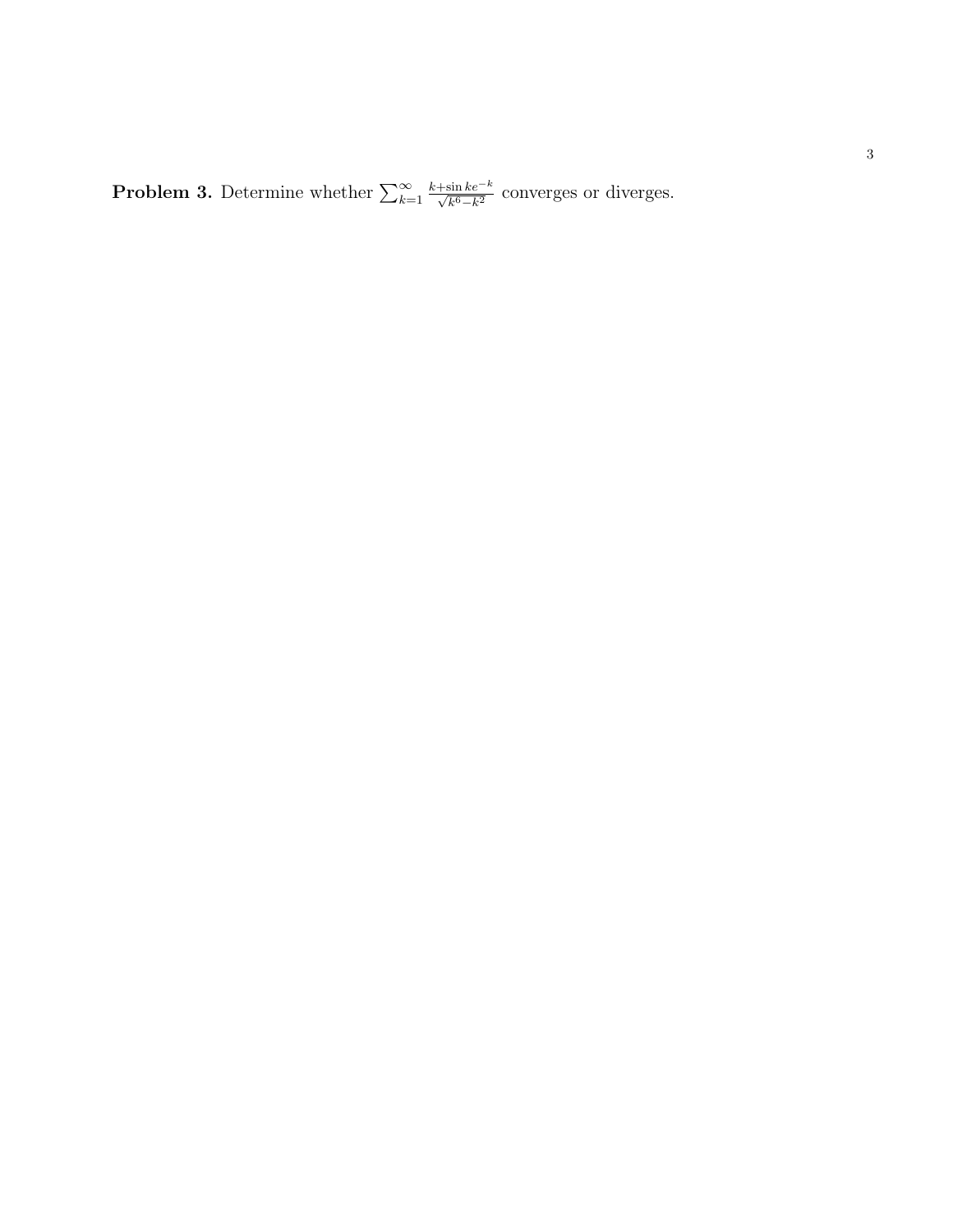**Problem 4.** Determine whether  $\sum_{k=1}^{\infty}$  $k - \cos k$  $\frac{k-\cos k}{k^2 \ln(k)^2-k}$  converges or diverges.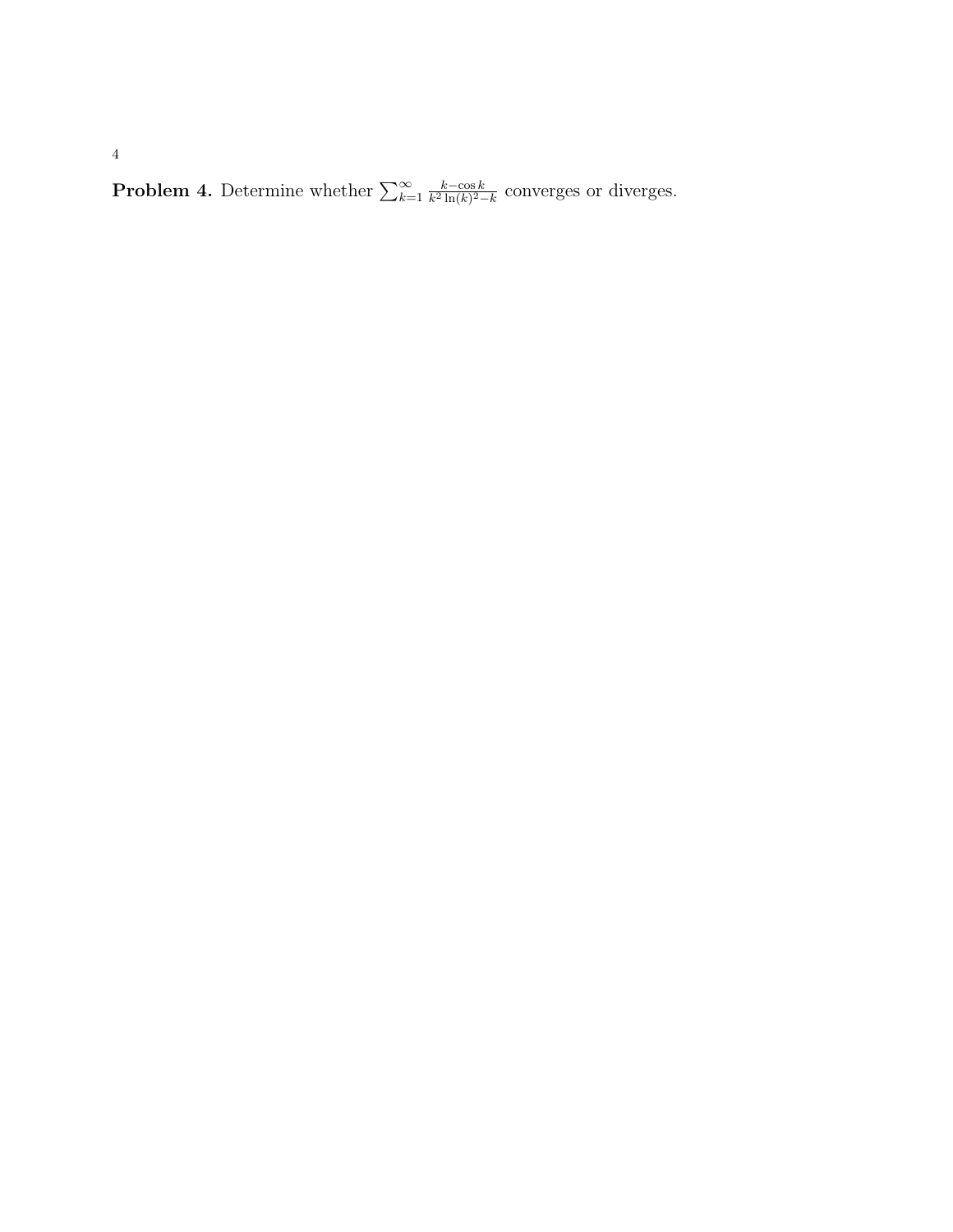**Problem 5.** Determine whether  $\sum_{k=1}^{\infty}$  $k+1$  $\frac{k+1}{k^3-1}$  converges or diverges.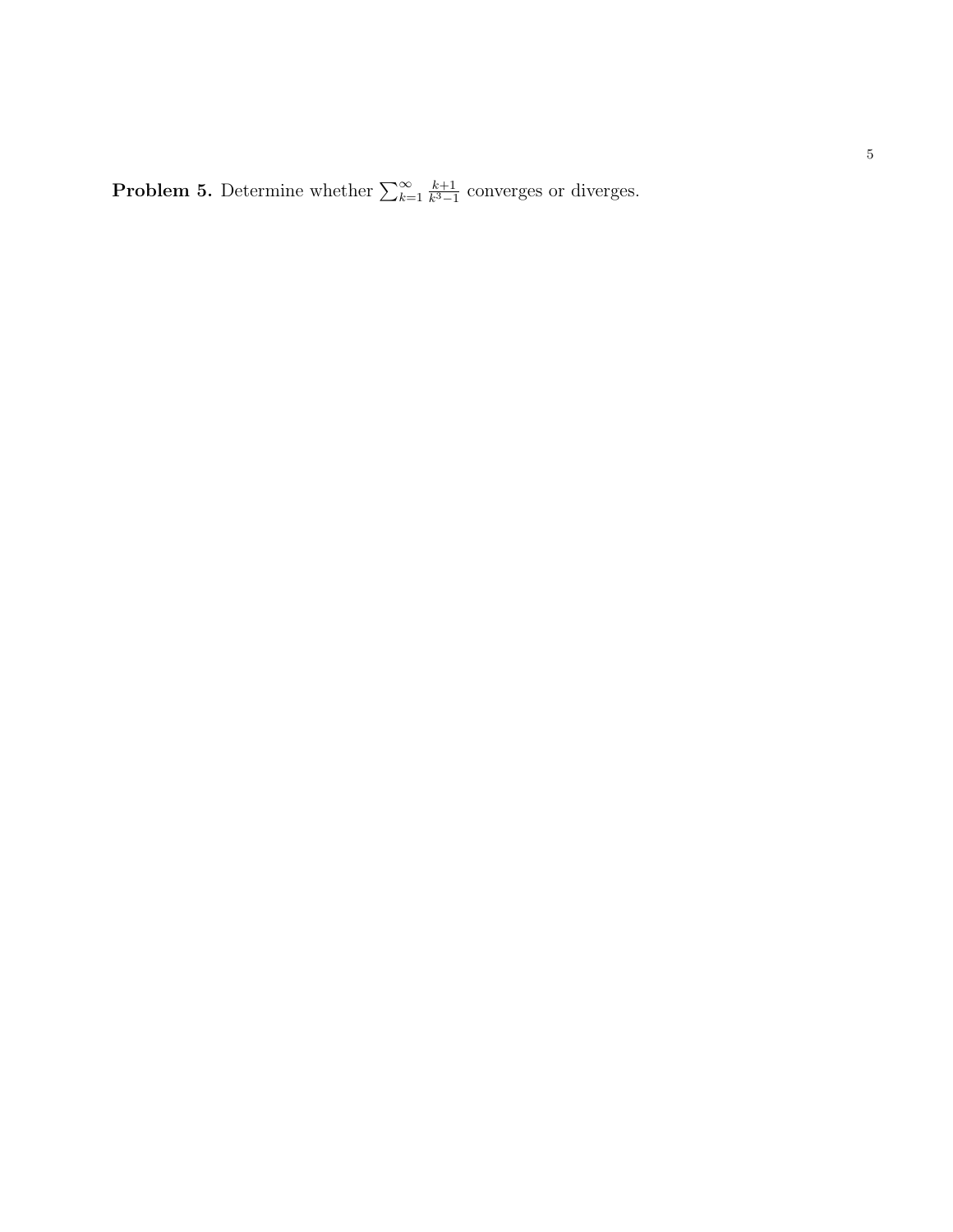**Problem 6.** Determine whether  $\sum_{k=1}^{\infty} \sin \frac{1}{k}$  converges or diverges.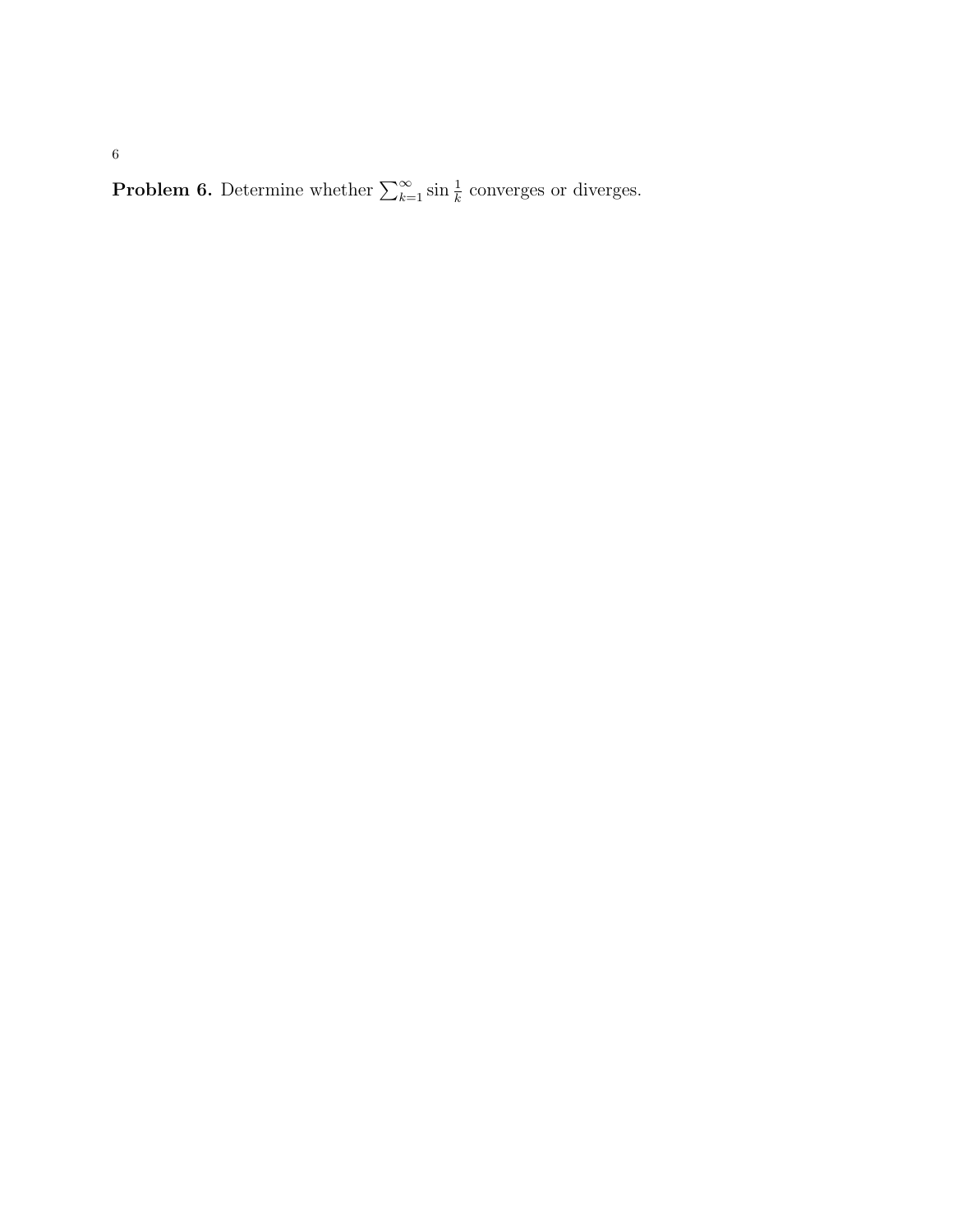Problem 7. What is an alternating series? What does the Alternating Series Test say? What is the remainder theorem for Alternating Series?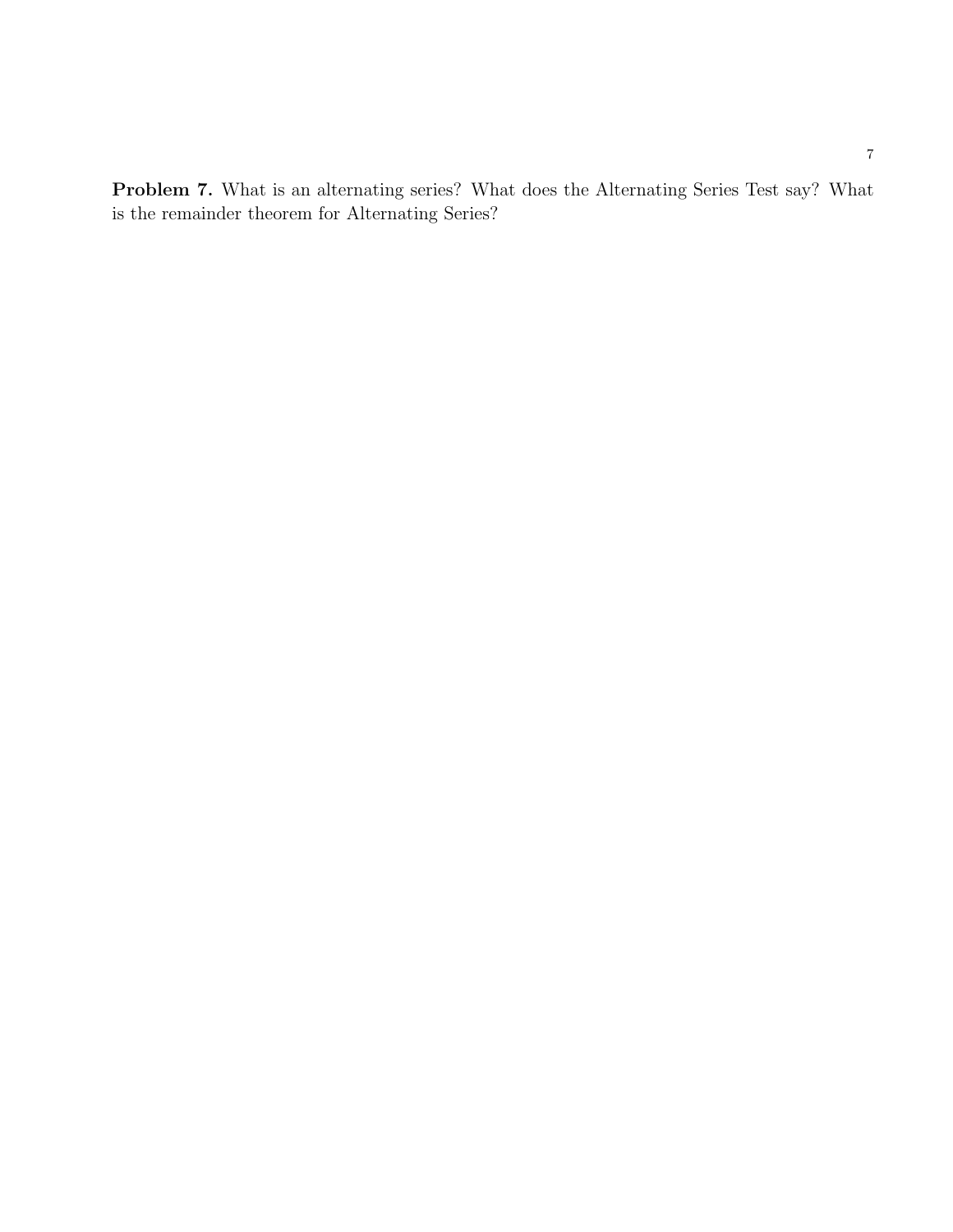**Problem 8.** Determine whether  $\sum_{k=1}^{\infty}$  $(-1)^k$  $\frac{f_1 f^{(1)}(x)}{k}$  converges or diverges. If it converges, how many terms need to be taken so that the Nth partial sum is within .1 of the sum?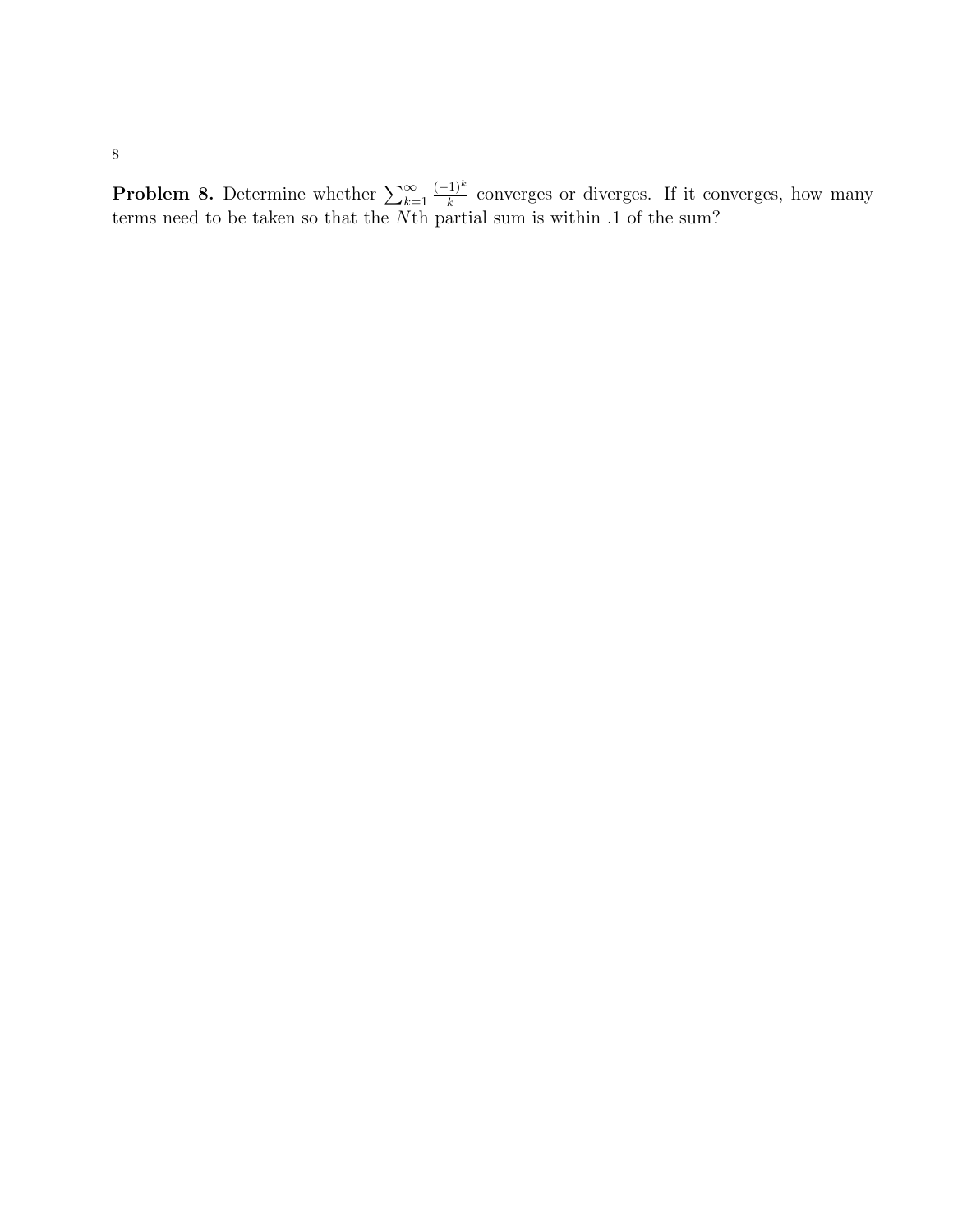**Problem 9.** Determine whether  $\sum_{k=1}^{\infty}$  $\cos \pi k$  $\frac{\cos \pi k}{\ln \ln k}$  converges or diverges. If it converges, how many terms need to be taken so that the Nth partial sum is within .1 of the sum?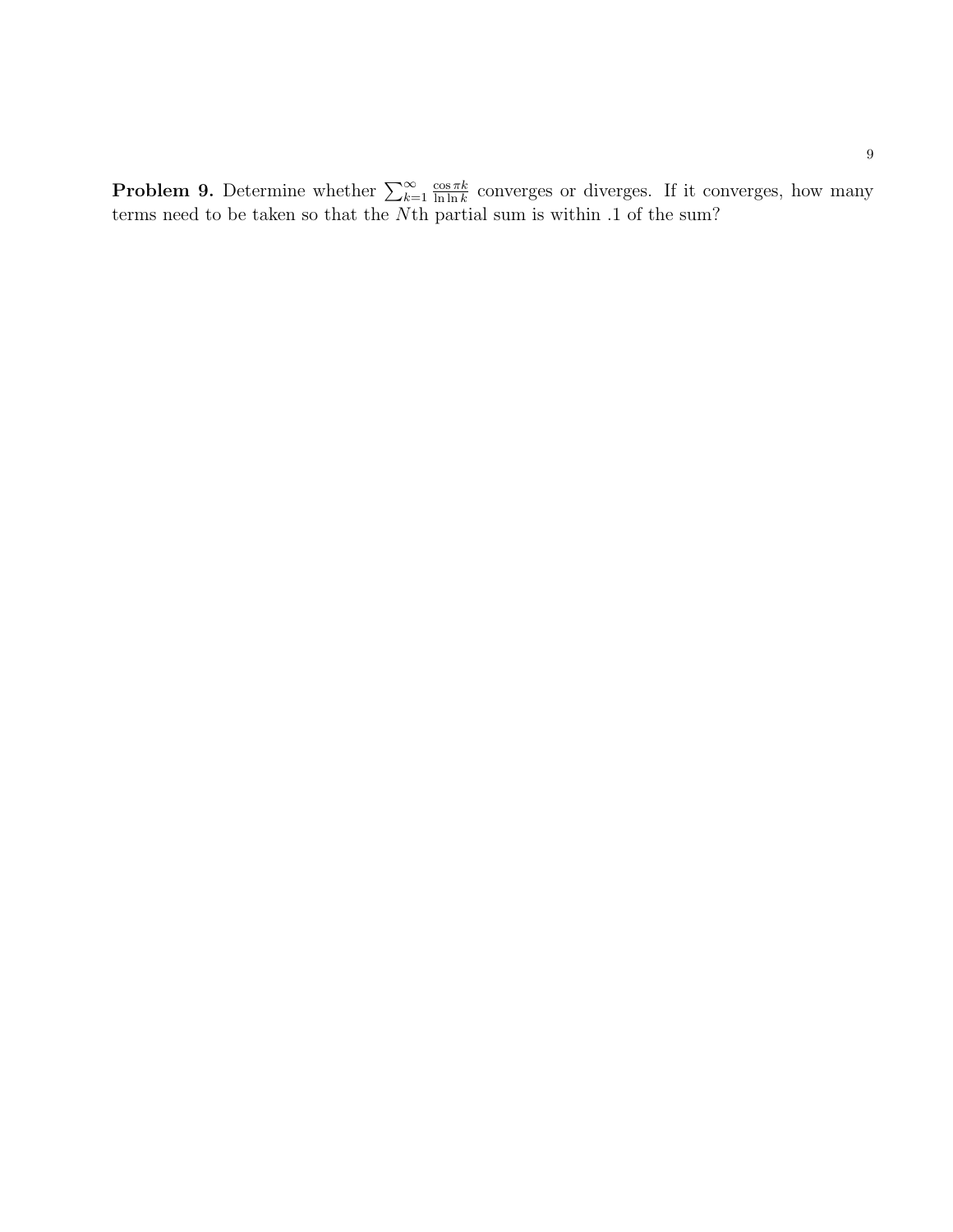**Problem 10.** Determine whether  $\sum_{k=1}^{\infty}$  $\frac{k(-1)^k}{k+1}$  converges or diverges. If it converges, how many terms need to be taken so that the Nth partial sum is within .1 of the sum?

10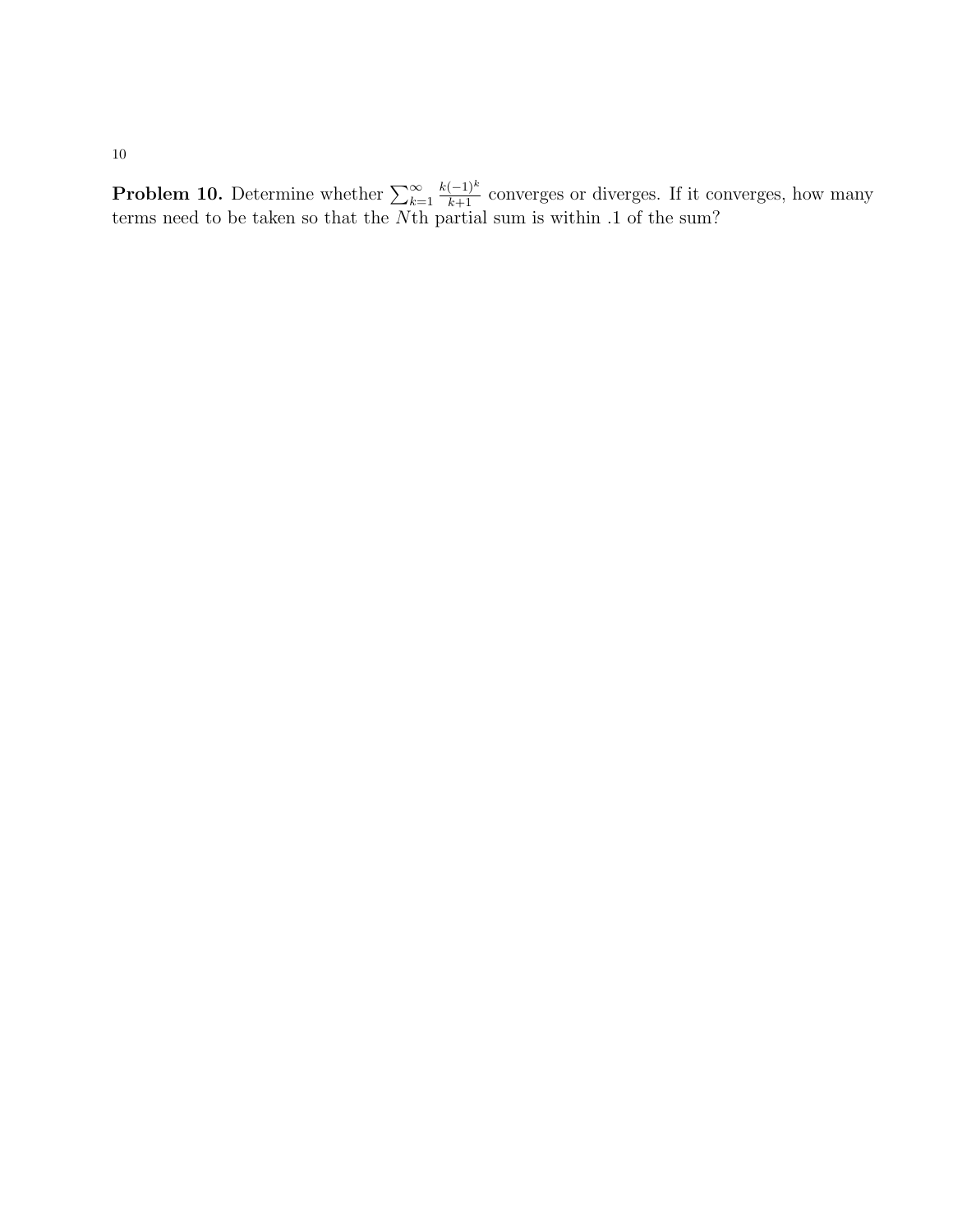**Problem 11.** Determine whether  $\sum_{k=1}^{\infty}(-1)^k \sin \frac{1}{k}$  converges or diverges. If it converges, how many terms need to be taken so that the Nth partial sum is within .1 of the sum?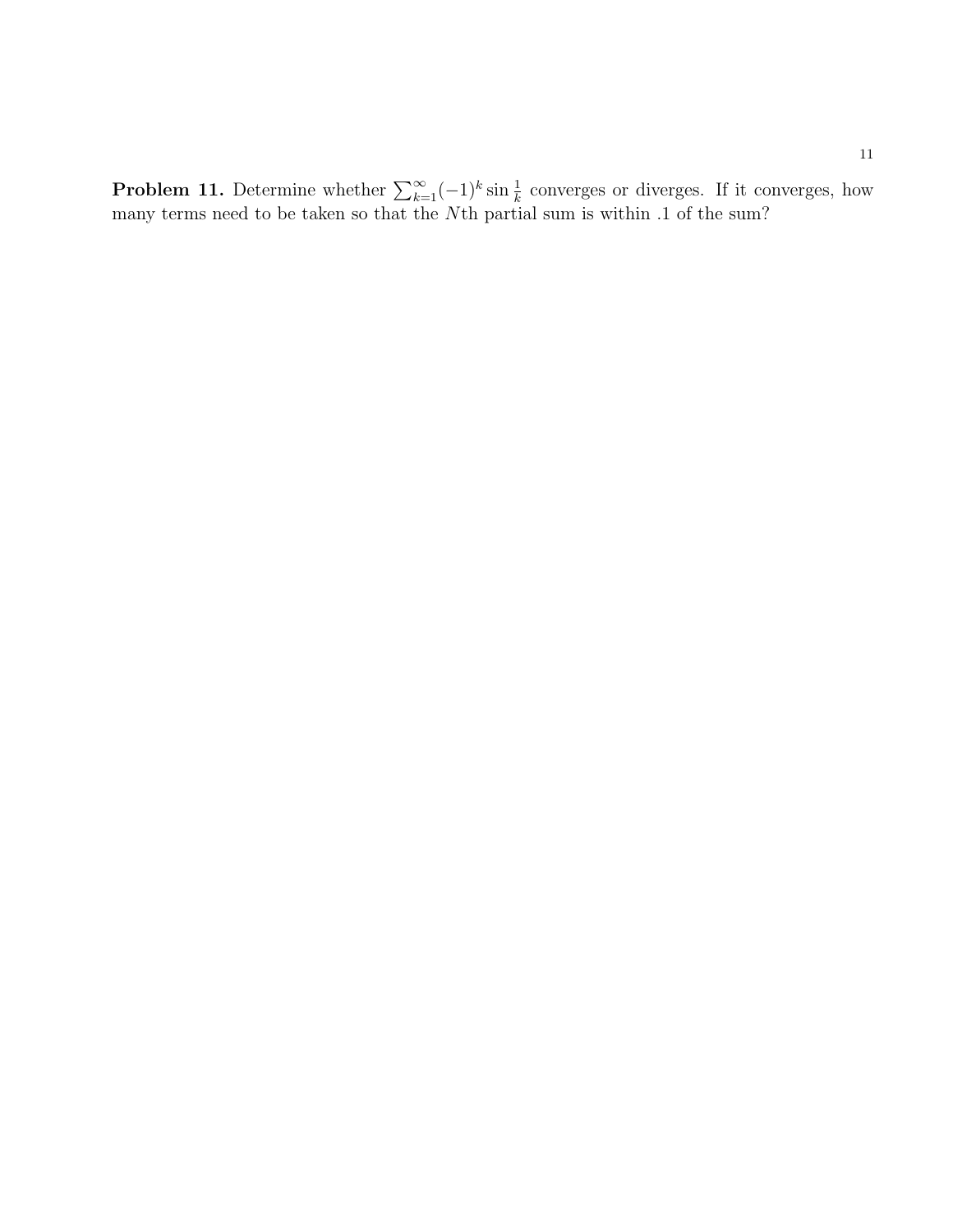12

**Problem 12.** Determine whether  $\sum_{k=1}^{\infty}(-1)^k$  ( √  $(k^2+1 -$ √  $(k<sup>2</sup>)$  converges or diverges. If it converges, how many terms need to be taken so that the Nth partial sum is within .1 of the sum?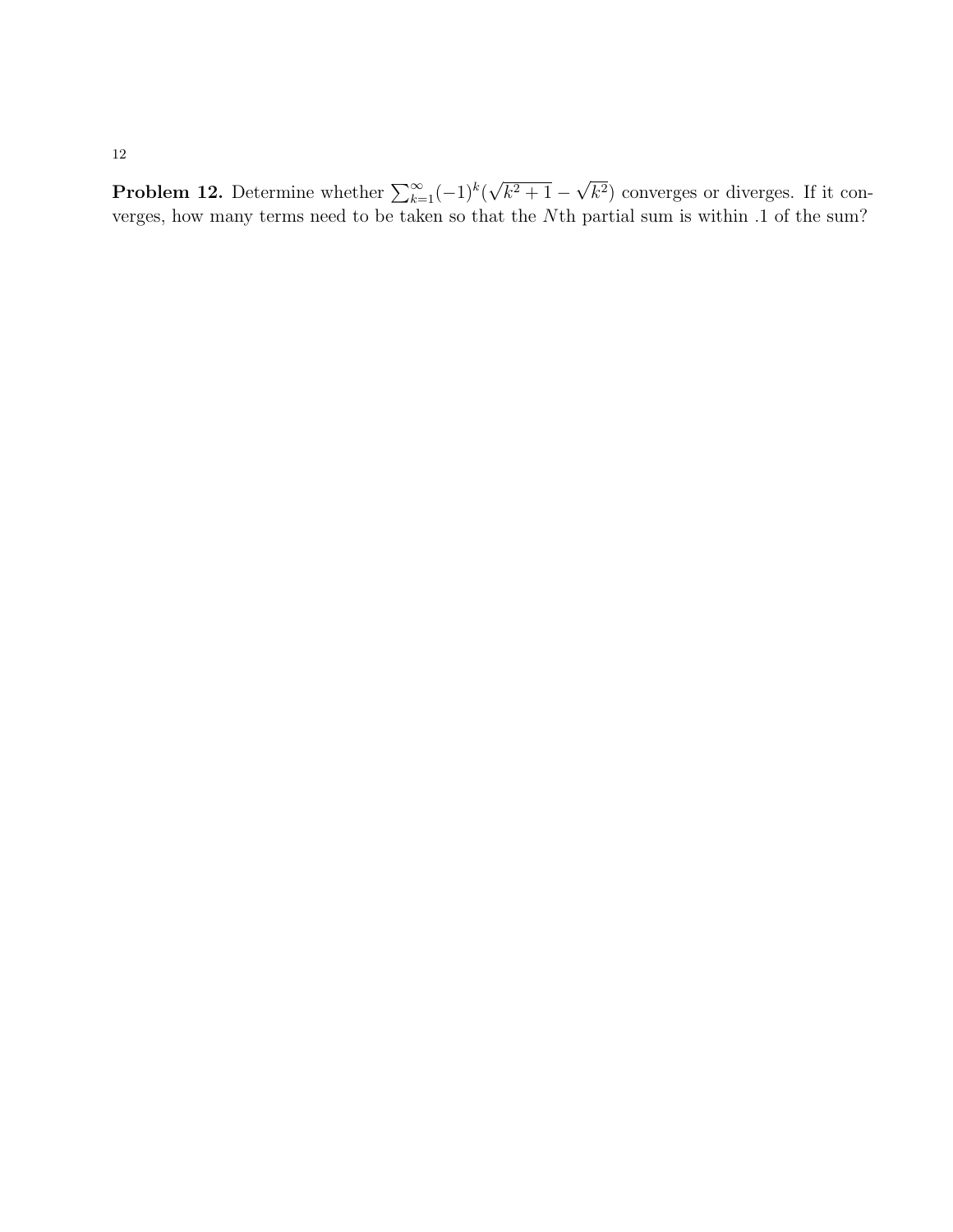**Problem 13.** Determine whether  $\sum_{k=1}^{\infty}(-1)^k \frac{1}{k^2 \cos k}$  converges or diverges. If it converges, how many terms need to be taken so that the Nth partial sum is within .1 of the sum?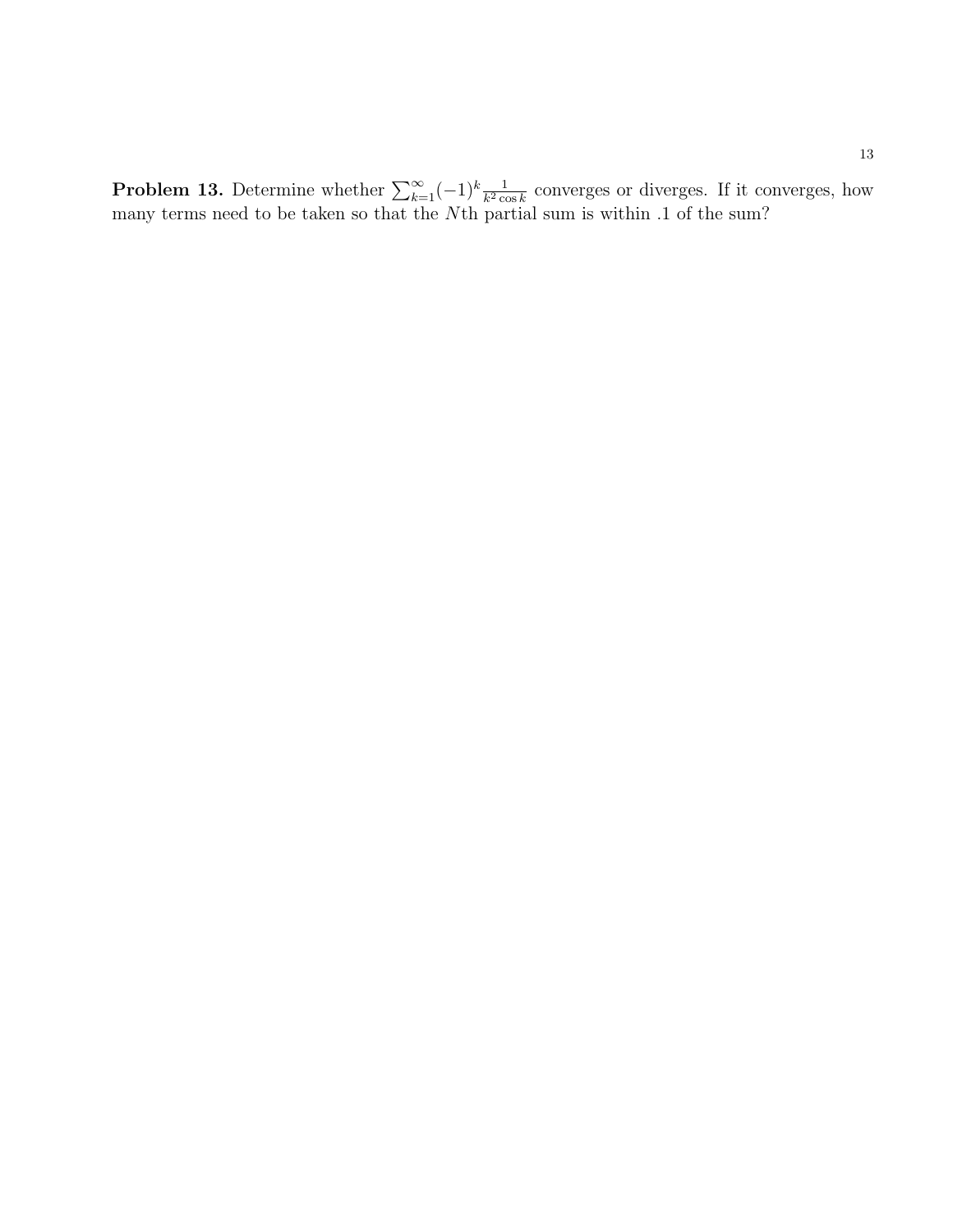**Problem 14.** What does it mean for the series  $\sum a_k$  to converge absolutley? Can a series converge absolutley but not converge? Can a series converge but not absolutley?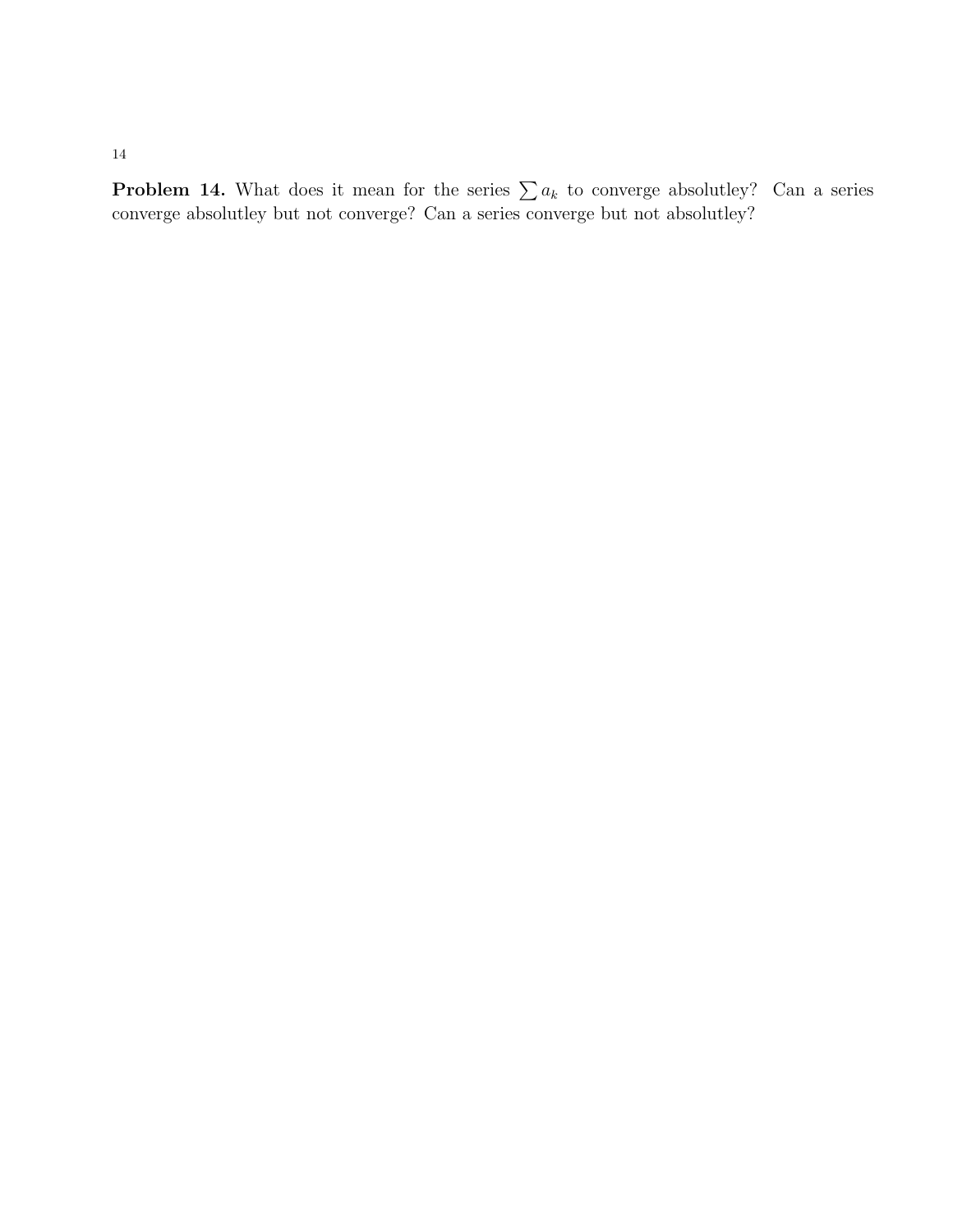Problem 15. What does the Ratio Test say?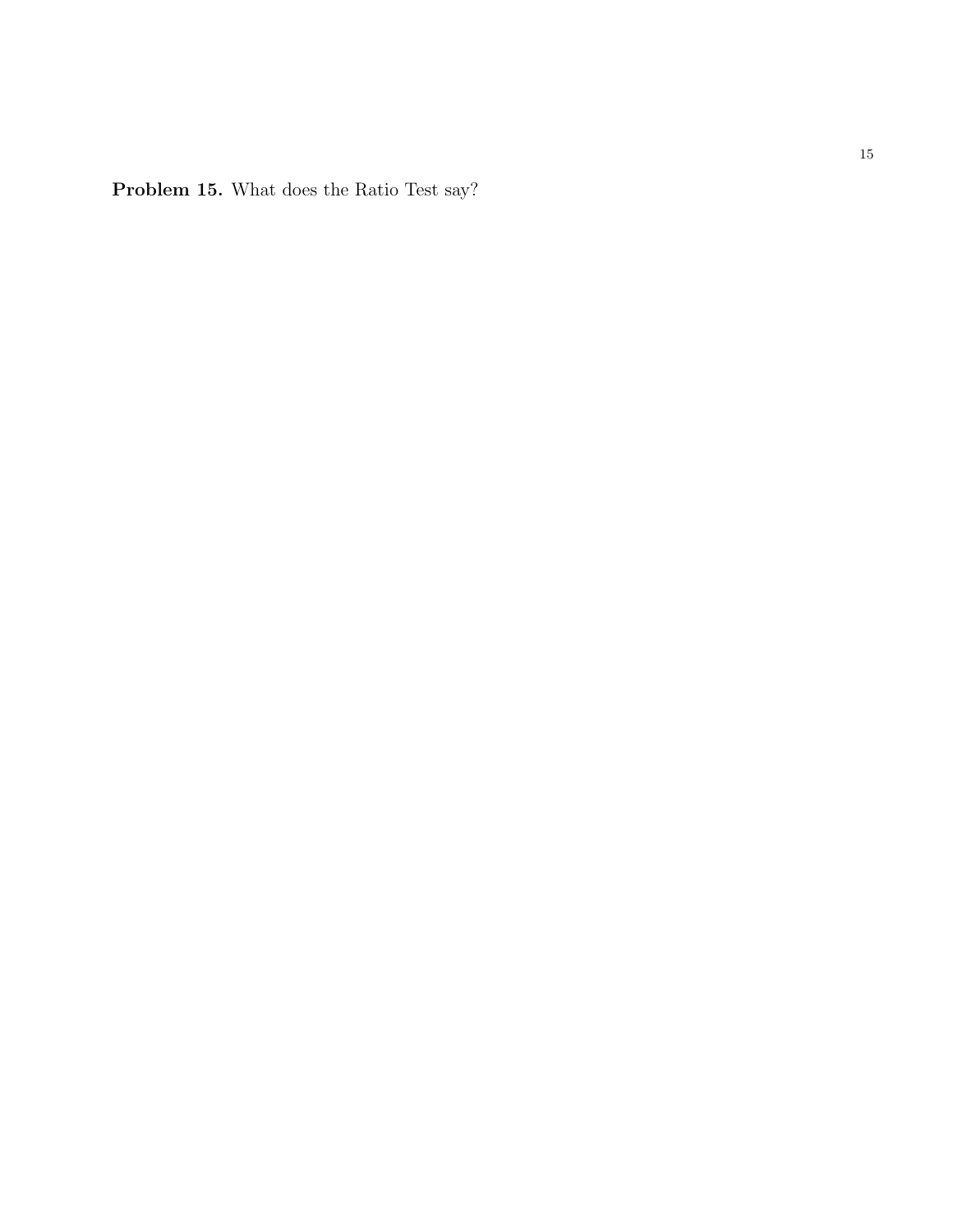**Problem 16.** Determine whether the series  $\sum_{k=1}^{\infty}$ k  $\frac{k}{5^k}$  converges or diverges.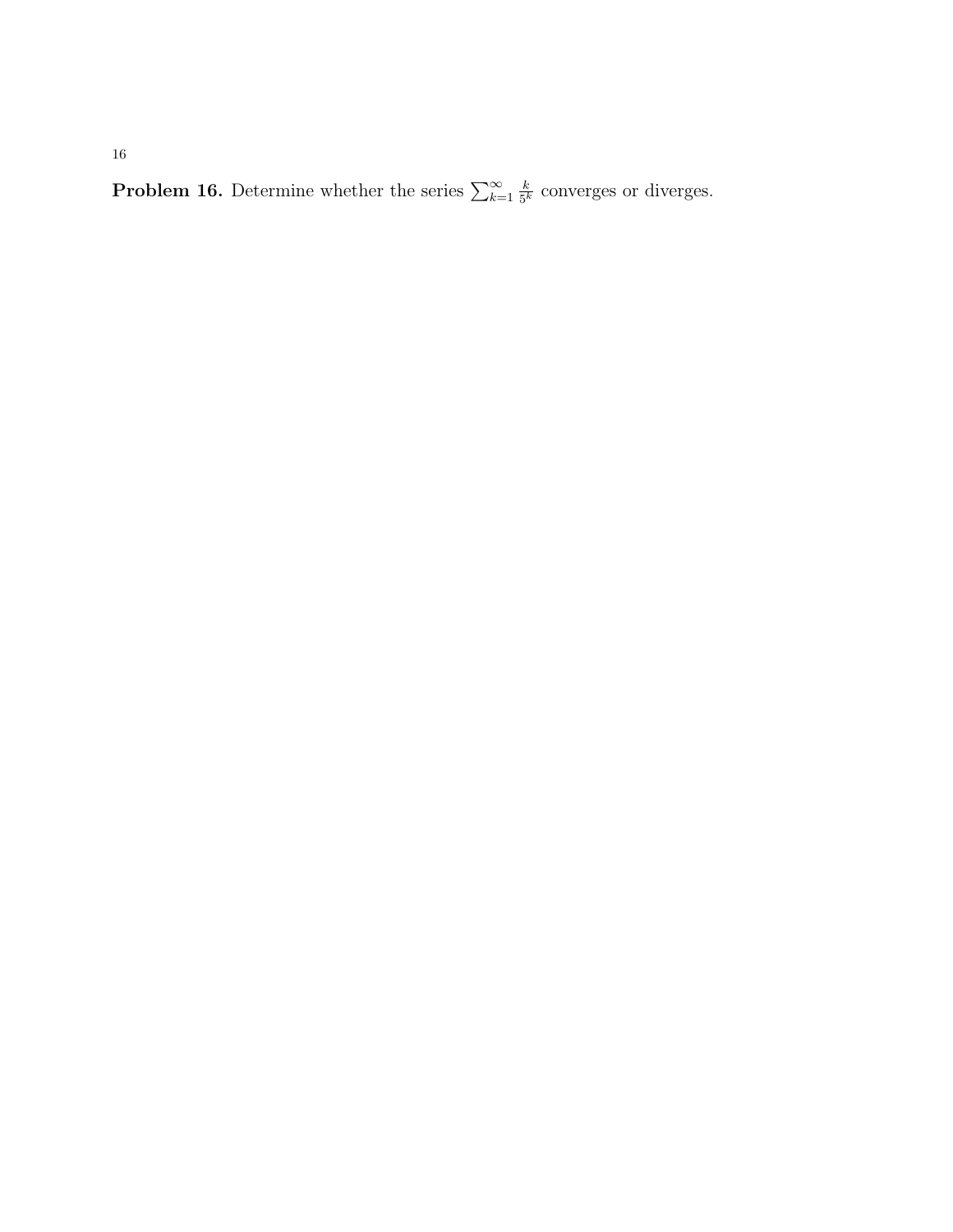**Problem 17.** Determine whether the series  $\sum_{k=1}^{\infty}(-1)^k \frac{3^k k^3}{5^k}$  $\frac{k k^3}{5^k}$  converges or diverges.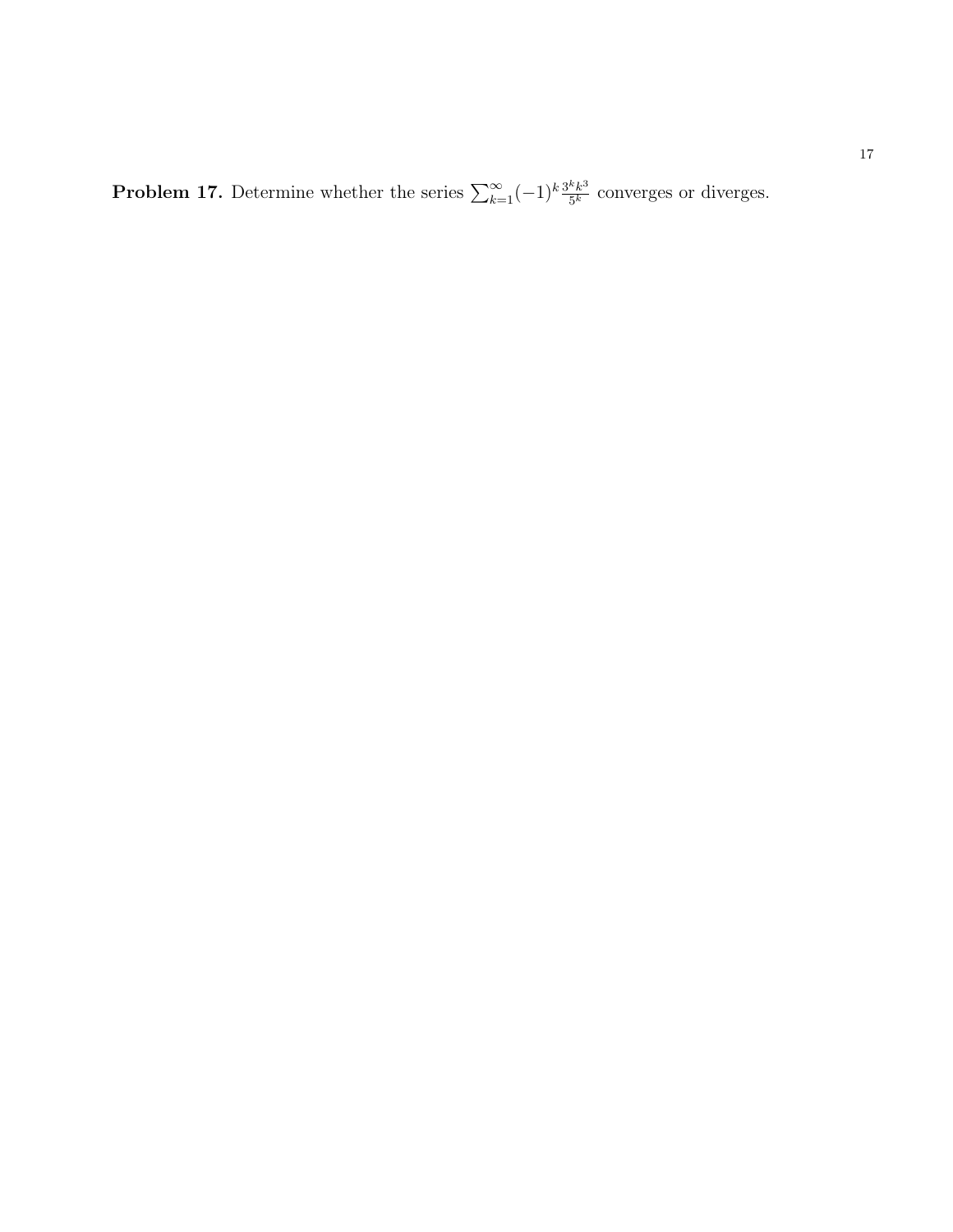**Problem 18.** Determine whether the series  $\sum_{k=1}^{\infty}(-1)^k \frac{5^k}{3^k k}$  $\frac{5^{\kappa}}{3^{k}k^{5}}$  converges or diverges.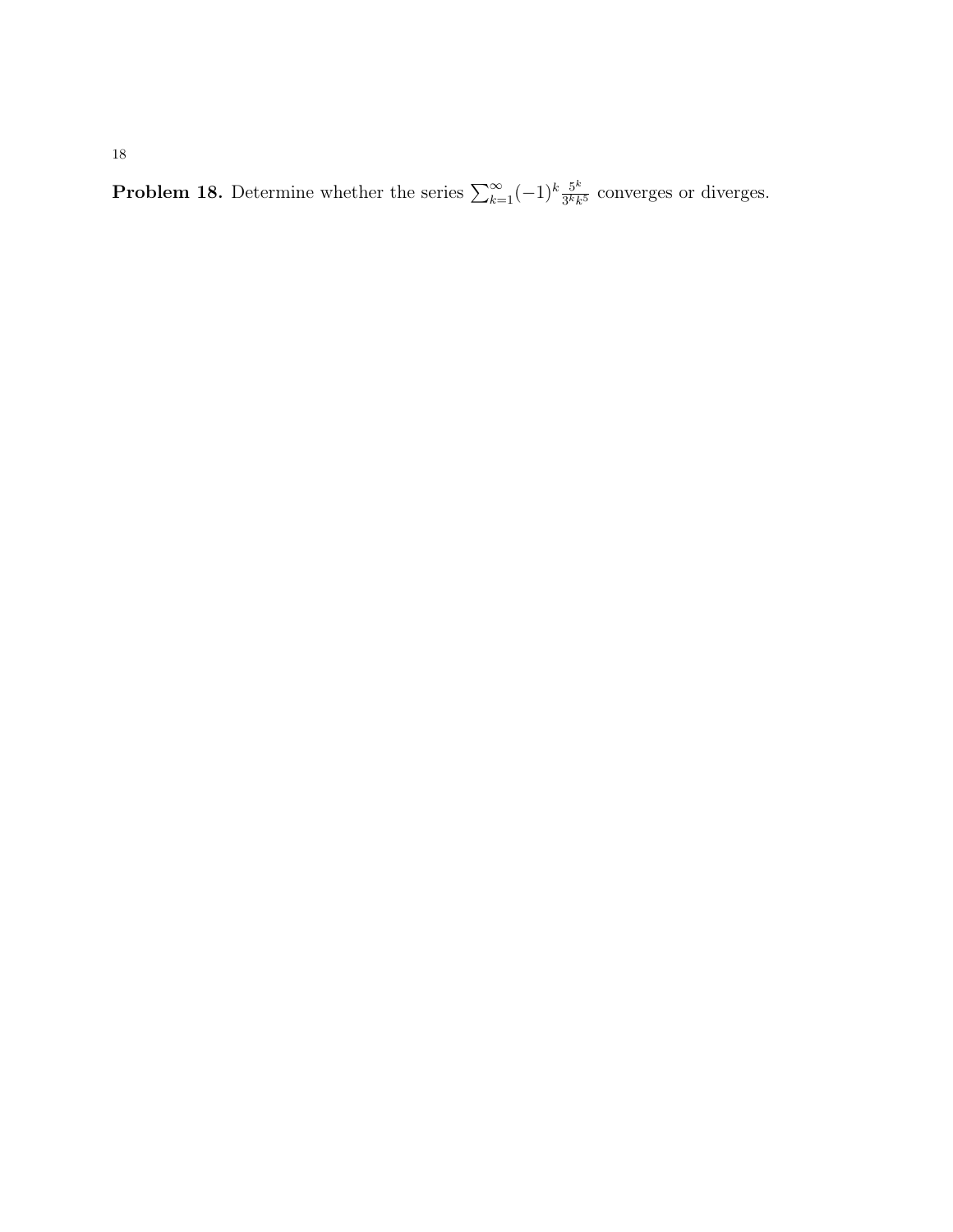**Problem 19.** Determine whether the series  $\sum_{k=1}^{\infty}$  $(2k+1)! \cos k$  $\frac{+1! \cos k}{k^5 10^k}$  converges or diverges.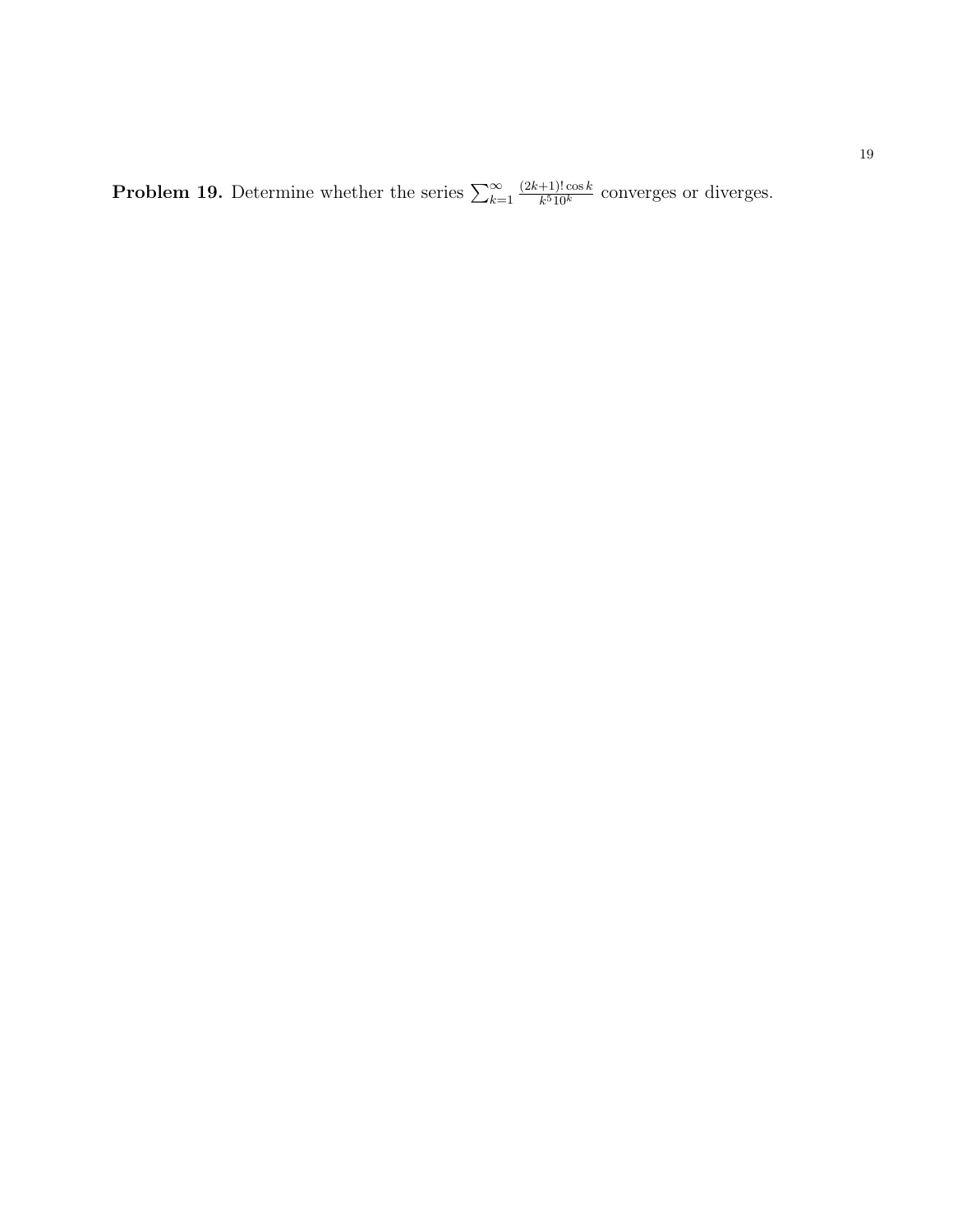**Problem 20.** Determine whether the series  $\sum_{k=1}^{\infty}$  $\frac{k5^{2k}}{(3k+1)!}$  converges or diverges.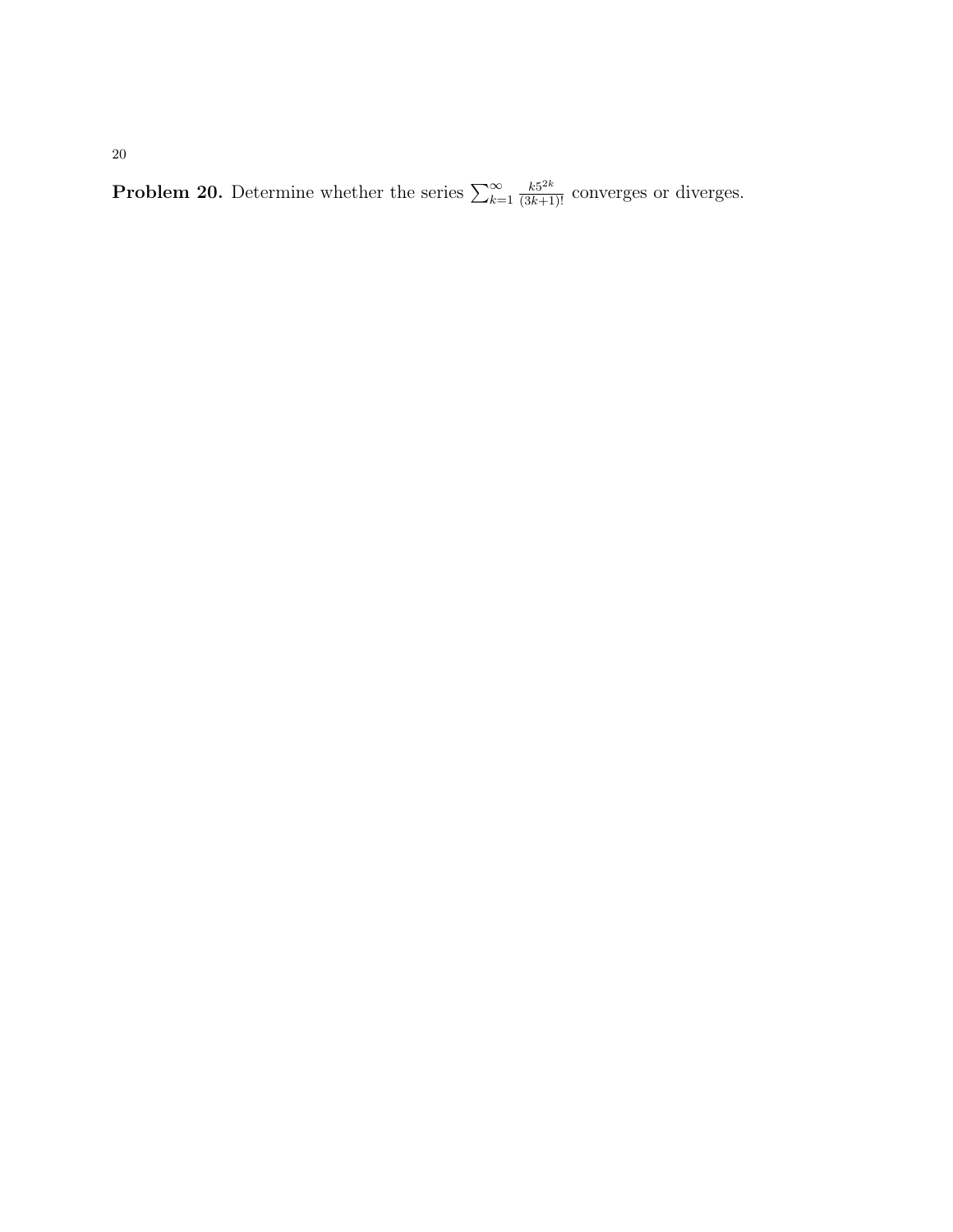**Problem 21.** If  $a_k = 2$  and  $a_{k+1} = \frac{5k-17\sin k}{4k+3}a_k$  determine whether  $\sum a_k$  converges or diverges.